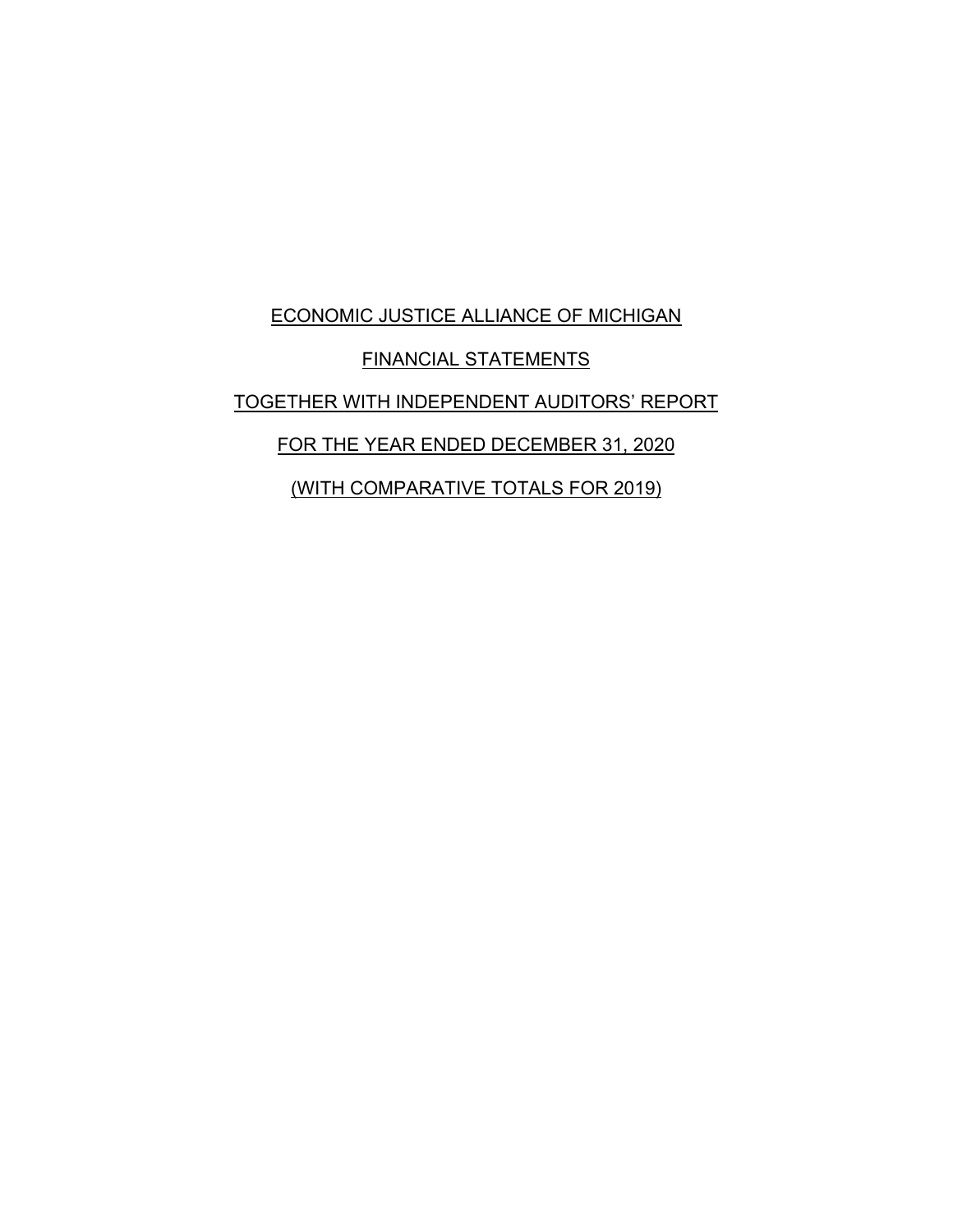## ECONOMIC JUSTICE ALLIANCE OF MICHIGAN FINANCIAL STATEMENTS DECEMBER 31, 2020 (WITH COMPARATIVE TOTALS FOR 2019)

## TABLE OF CONTENTS

Page(s)

| Independent Auditors' Report            | $1 - 2$ |
|-----------------------------------------|---------|
| <b>Statement of Financial Position</b>  | 3       |
| <b>Statement of Activities</b>          | 4       |
| <b>Statement of Functional Expenses</b> | 5       |
| <b>Statement of Cash Flows</b>          | 6       |
| <b>Notes to Financial Statements</b>    | 7-11    |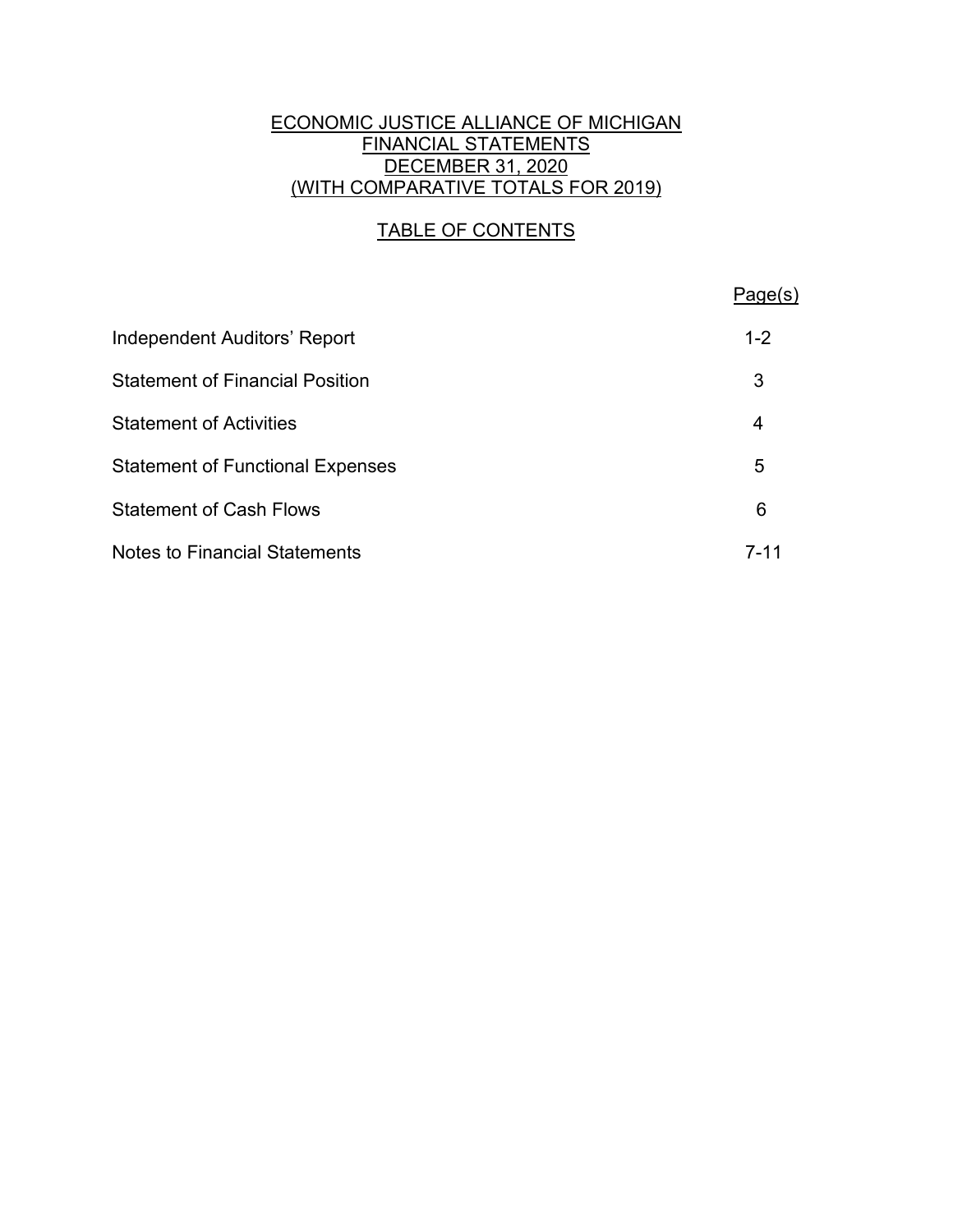

## INDEPENDENT AUDITORS' REPORT

To the Board of Directors of Economic Justice Alliance of Michigan

We have audited the accompanying financial statements of Economic Justice Alliance of Michigan (a Michigan nonprofit Organization), which comprise the statement of financial position as of December 31, 2020, and the related statements of activities, functional expenses and cash flows for the year then ended, and the related notes to the financial statements.

## *Management's Responsibility for the Financial Statements*

Management is responsible for the preparation and fair presentation of these financial statements in accordance with accounting principles generally accepted in the United States of America; this includes the design, implementation, and maintenance of internal control relevant to the preparation and fair presentation of financial statements that are free from material misstatement, whether due to fraud or error.

#### *Auditor's Responsibility*

Our responsibility is to express an opinion on these financial statements based on our audit. We conducted our audit in accordance with auditing standards generally accepted in the United States of America. Those standards require that we plan and perform the audit to obtain reasonable assurance about whether the financial statements are free of material misstatement.

An audit involves performing procedures to obtain audit evidence about the amounts and disclosures in the financial statements. The procedures selected depend on the auditor's judgment, including the assessment of the risks of material misstatement of the financial statements, whether due to fraud or error. In making those risk assessments, the auditor considers internal control relevant to the entity's preparation and fair presentation of the financial statements in order to design audit procedures that are appropriate in the circumstances, but not for the purpose of expressing an opinion on the effectiveness of the entity's internal control. Accordingly, we express no such opinion. An audit also includes evaluating the appropriateness of accounting policies used and the reasonableness of significant accounting estimates made by management, as well as evaluating the overall presentation of the financial statements.

We believe that the audit evidence we have obtained is sufficient and appropriate to provide a basis for our audit opinion.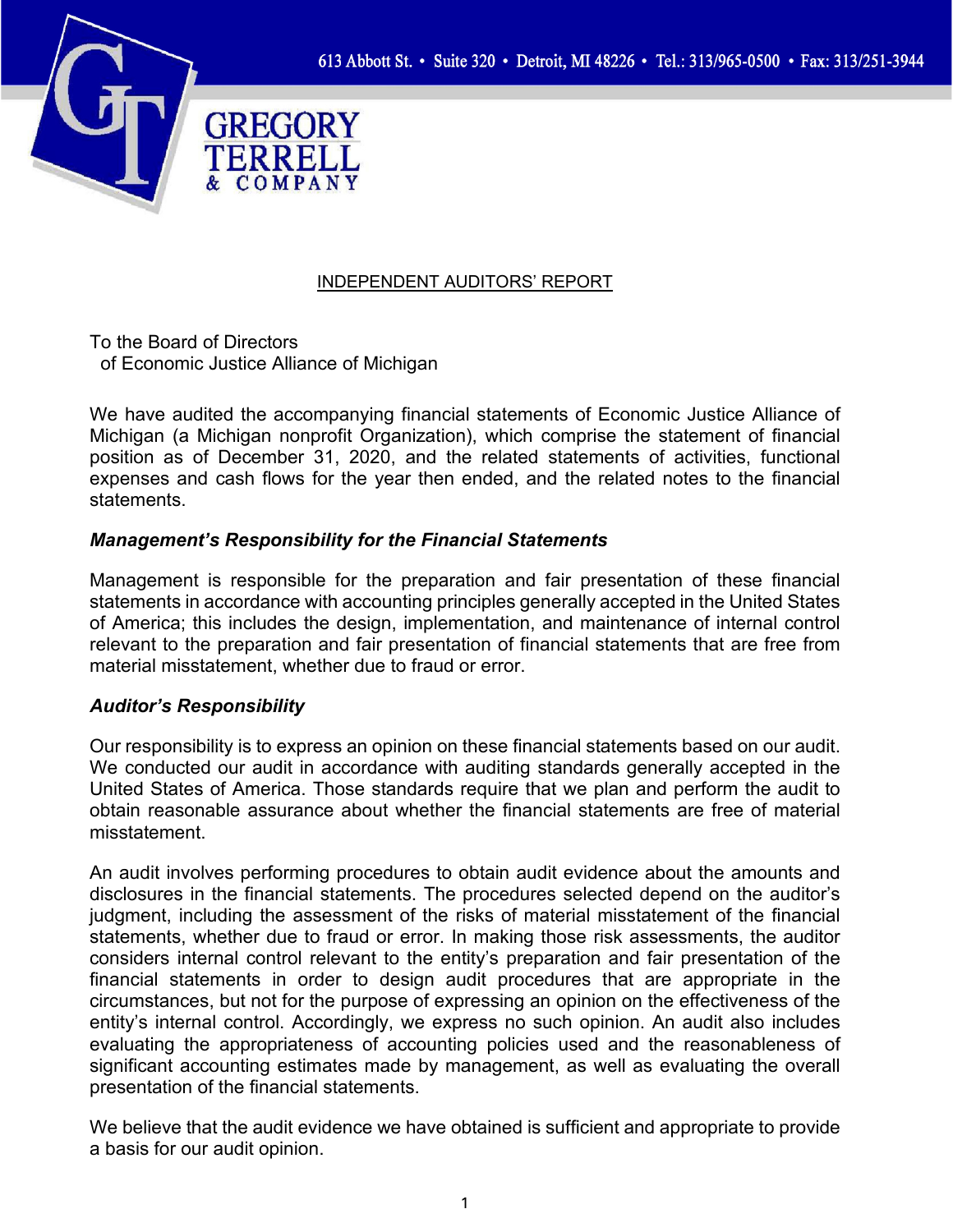## *Opinion*

In our opinion, the financial statements referred to above present fairly, in all material respects, the financial position of Economic Justice Alliance of Michigan as of December 31, 2020, and the changes in its net assets and its cash flows for the year then ended in accordance with accounting principles generally accepted in the United States of America.

#### **Report on Summarized Comparative Information**

The summarized comparative information presented herein as of and for the year ended December 31, 2019, was derived from the December 31, 2019, financial statements that were audited by other auditors, who expressed an unmodified opinion on those financial statements in their report dated August 26, 2020.

**GREGORY TERRELL & COMPANY** Certified Public Accountants Detroit, Michigan

August 31, 2021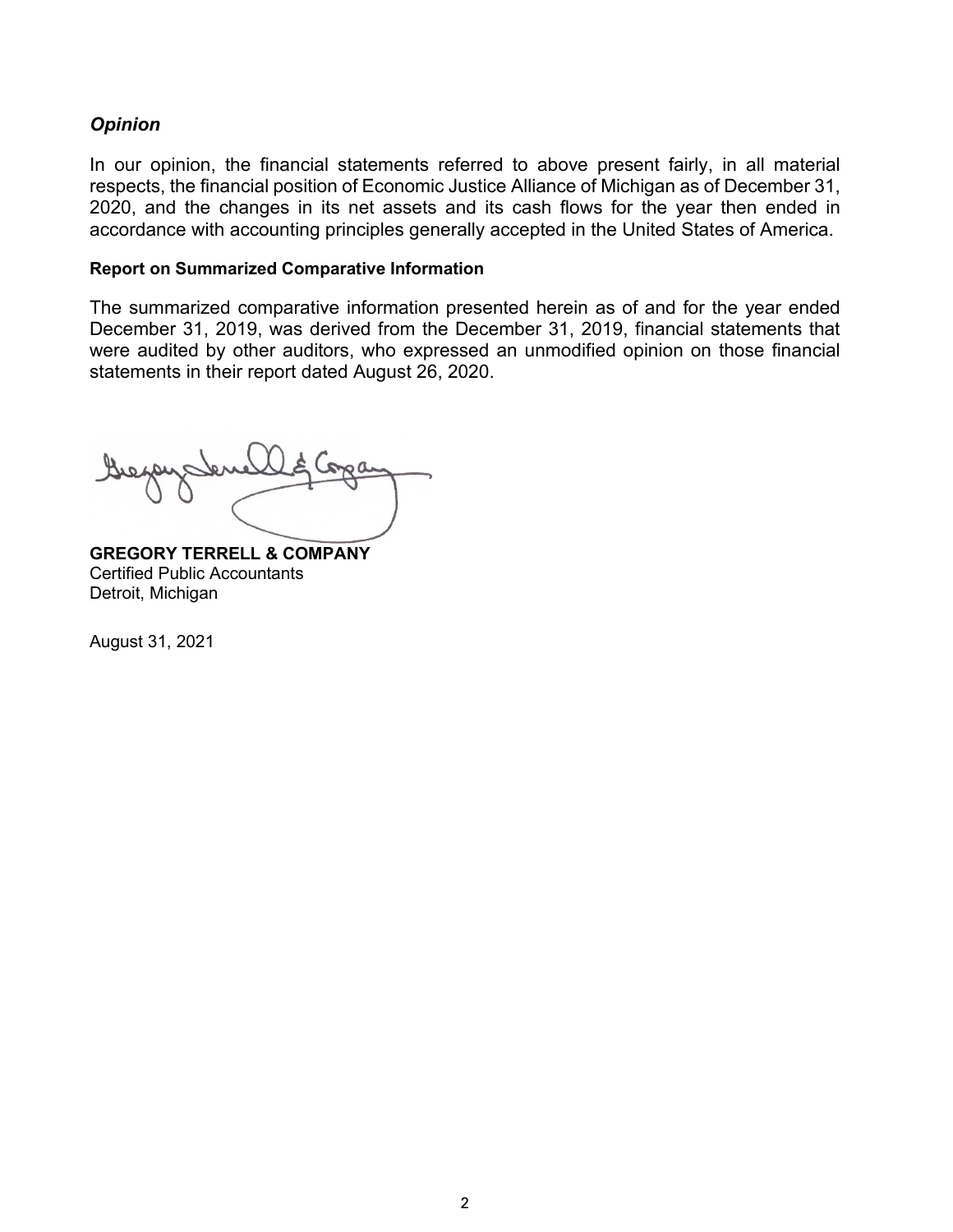## ECONOMIC JUSTICE ALLIANCE OF MICHIGAN STATEMENT OF FINANCIAL POSITION DECEMBER 31, 2020 (WITH COMPARATIVE TOTALS FOR 2019)

## **ASSETS**

|                               | 2020          | 2019         |
|-------------------------------|---------------|--------------|
| <b>Current Assets</b>         |               |              |
| Cash and Cash Equivalents     | 793,713<br>\$ | 829,385<br>S |
| Accounts Receivable           | 710,148       |              |
| <b>Other Assets - Deposit</b> |               | 9,049        |
| <b>Total Current Assets</b>   | \$1,503,861   | 838,434      |
| Non-Current Assets            |               |              |
| Property and Equipment (Net)  | 2,600         | 1,148        |
| <b>Total Assets</b>           | \$1,506,461   | 839,582      |
|                               |               |              |

## **LIABILITIES AND NET ASSETS**

| <b>Liabilities</b>                                                                       |                          |                          |
|------------------------------------------------------------------------------------------|--------------------------|--------------------------|
| <b>Accounts Payable</b>                                                                  | \$<br>1,870              | \$                       |
| <b>Total Liabilities</b>                                                                 | \$<br>1,870              | \$                       |
| <b>Net Assets</b><br><b>Without Donor Restrictions</b><br><b>With Donor Restrictions</b> | 934,591<br>\$<br>570,000 | \$<br>319,582<br>520,000 |
| <b>Total Net Assets</b>                                                                  | \$1,504,591              | \$<br>839,582            |
| <b>Total Liabilities and Net Assets</b>                                                  | \$1,506,461              | 839,582                  |

The accompanying notes are an integral part of this statement.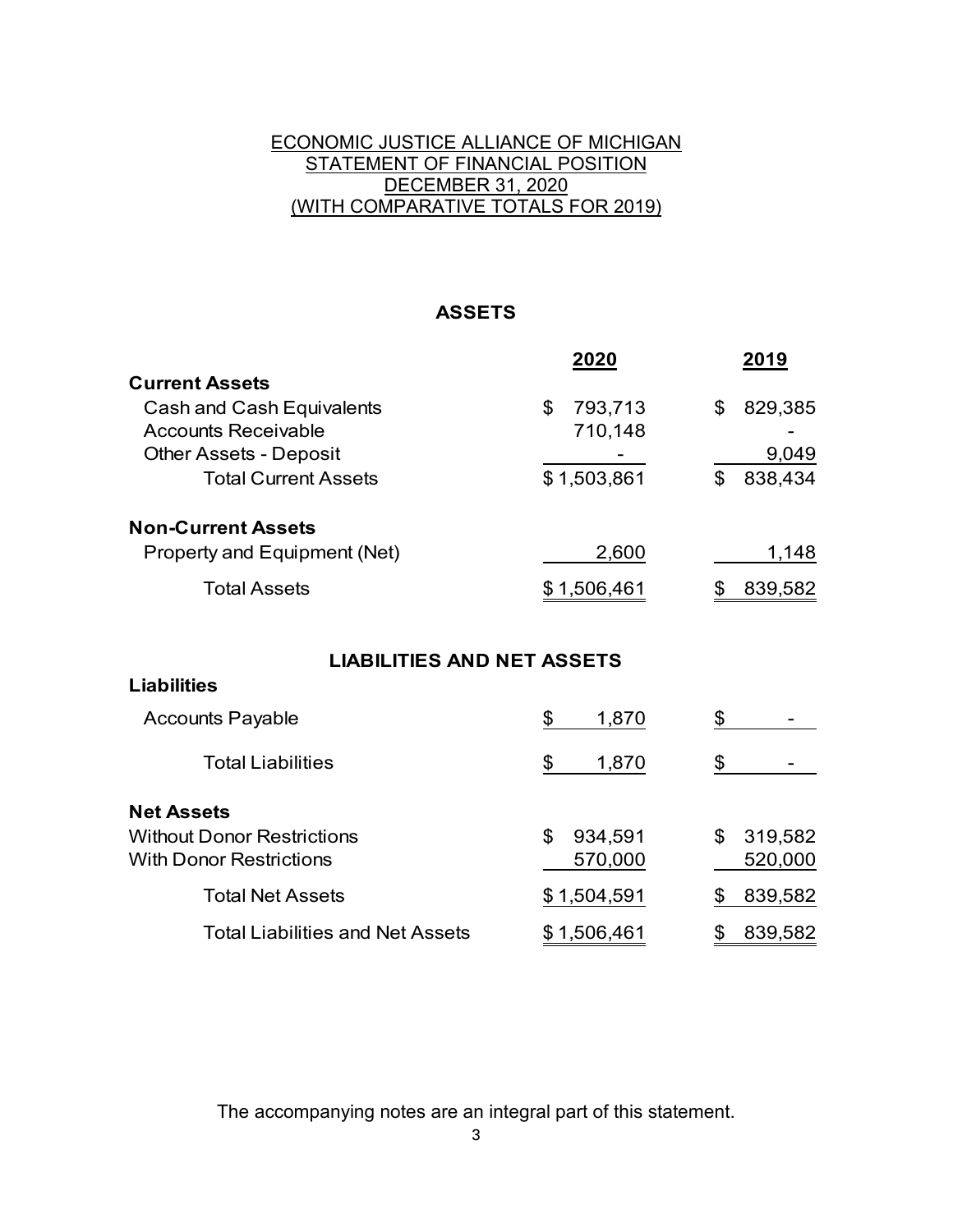## ECONOMIC JUSTICE ALLIANCE OF MICHIGAN STATEMENT OF ACTIVITIES FOR THE YEAR ENDED DECEMBER 31, 2020 (WITH COMPARATIVE TOTALS FOR 2019)

|                                         | <b>Without Donor</b><br><b>Restrictions</b> | <b>With Donor</b><br><b>Restrictions</b> |           | 2020<br><u>Total</u> |             | 2019<br><b>Total</b> |         |
|-----------------------------------------|---------------------------------------------|------------------------------------------|-----------|----------------------|-------------|----------------------|---------|
| <b>REVENUE</b>                          |                                             |                                          |           |                      |             |                      |         |
| Grants                                  | \$<br>795,000                               | \$                                       | 570,000   |                      | \$1,365,000 | \$                   | 775,000 |
| Reimbursed Income                       | 77,144                                      |                                          |           |                      | 77,144      |                      |         |
| Donations                               | 3,434                                       |                                          |           |                      | 3,434       |                      |         |
| <b>Other Revenue</b>                    | 2,640                                       |                                          |           |                      | 2,640       |                      | 2,015   |
| Net Assets Released From Restrictions - |                                             |                                          |           |                      |             |                      |         |
| Satisfaction of Prgram Restrictions     | 520,000                                     |                                          | (520,000) |                      |             |                      |         |
| <b>Total Revenue</b>                    | \$<br>1,398,218                             |                                          | 50,000    |                      | \$1,448,218 | \$                   | 777,015 |
| <b>EXPENSES</b>                         |                                             |                                          |           |                      |             |                      |         |
| <b>Program Services</b>                 | \$<br>613,542                               | \$                                       |           | \$                   | 613,542     | \$                   | 577,358 |
| Fundraising                             | 38,070                                      |                                          |           |                      | 38,070      |                      | 29,963  |
| Management and General                  | 131,597                                     |                                          |           |                      | 131,597     |                      | 149,606 |
| <b>Total Expenses</b>                   | \$<br>783,209                               | \$                                       |           | \$                   | 783,209     | \$                   | 756,927 |
| <b>CHANGE IN NET ASSETS</b>             | \$<br>615,009                               | \$                                       | 50,000    | \$                   | 665,009     | \$                   | 20,088  |
| <b>NET ASSETS, Beginning of Year</b>    | 319,582                                     |                                          | 520,000   |                      | 839,582     |                      | 819,494 |
| NET ASSETS, End of Year                 | \$<br>934,591                               |                                          | 570,000   |                      | \$1,504,591 | S                    | 839,582 |

The accompanying notes are an integral part of this statement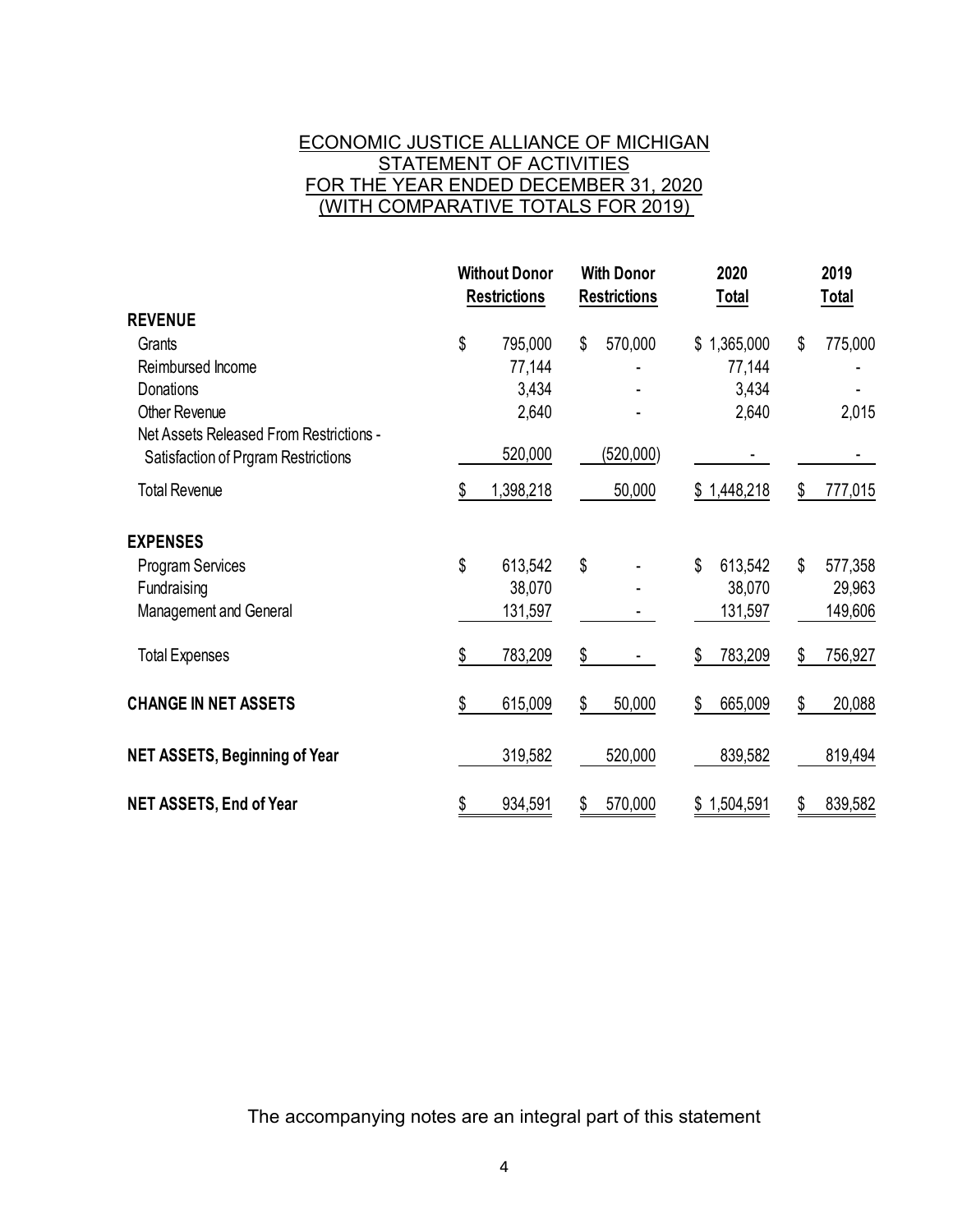## ECONOMIC JUSTICE ALLIANCE OF MICHIGAN STATEMENT OF FUNCTIONAL EXPENSES FOR THE YEAR ENDED DECEMBER 31, 2020 (WITH COMPARATIVE TOTALS FOR 2019)

|                                            | <b>Management</b> |    |                    | 2020 | 2019         |                 |              |                 |
|--------------------------------------------|-------------------|----|--------------------|------|--------------|-----------------|--------------|-----------------|
|                                            | Program           |    | <b>Fund</b><br>and |      | <b>Total</b> |                 | <b>Total</b> |                 |
|                                            | <b>Services</b>   |    | <b>General</b>     |      | Raising      | <b>Expenses</b> |              | <b>Expenses</b> |
| <b>Salaries and Benefits</b>               | \$<br>48,107      | \$ | 63,907             | \$   | 37,218       | \$<br>149,232   | \$           | 196,919         |
| <b>Fellowship Expense</b>                  | 108,712           |    | 27,178             |      |              | 135,890         |              | 105,157         |
| Rent                                       | 3,750             |    | 11,249             |      |              | 14,998          |              | 14,997          |
| Office and Fellowship Supplies             | 648               |    | 1945               |      |              | 2,593           |              | 4,322           |
| Travel                                     |                   |    | 2,723              |      |              | 2,723           |              | 7,347           |
| Insurance Expense                          | 3,961             |    | 7,486              |      |              | 11,447          |              | 13,512          |
| <b>Bank Fees</b>                           | 6                 |    |                    |      |              | 6               |              | 140             |
| <b>Computer and Information Technology</b> | 1,553             |    | 4,660              |      |              | 6,213           |              | 5,595           |
| Legal and Professional                     |                   |    | 5,200              |      |              | 5,200           |              | 5,200           |
| Advertising                                | 55,267            |    |                    |      |              | 55,267          |              | 750             |
| Recruitment                                |                   |    |                    |      |              |                 |              | 75              |
| <b>Outside Professional Services</b>       | 73,860            |    |                    |      |              | 73,860          |              | 46,727          |
| Professional Development                   |                   |    |                    |      |              |                 |              | 6,400           |
| Equipment                                  | 1,196             |    |                    |      |              | 1,196           |              |                 |
| Donation/Sponsorship                       |                   |    | 500                |      |              | 500             |              |                 |
| Postage and Delivery                       | 465               |    | 33                 |      |              | 498             |              | 47              |
| Payroll Fees                               | 1,090             |    | 1,465              |      | 852          | 3,407           |              | 3,351           |
| Program Expense                            | 313,233           |    |                    |      |              | 313,233         |              | 335,454         |
| Registration, Dues, Licenses and Fees      | 200               |    | 1,860              |      |              | 2,060           |              | 7,842           |
| Telephone/Internet                         | 1,117             |    | 3,352              |      |              | 4,469           |              | 2,796           |
| Miscellaneous                              |                   |    | 40                 |      |              | 40              |              |                 |
| Total                                      | \$<br>613,165     | \$ | 131,597            | \$   | 38,070       | \$<br>782,832   | \$           | 756,631         |
| <b>Depreciation Expense</b>                | 377               |    |                    |      |              | 377             |              | 296             |
| <b>Total Expenses</b>                      | \$<br>613,542     | \$ | 131,597            | \$   | 38,070       | \$<br>783,209   | \$           | 756,927         |

The accompanying notes are an integral part of this statement.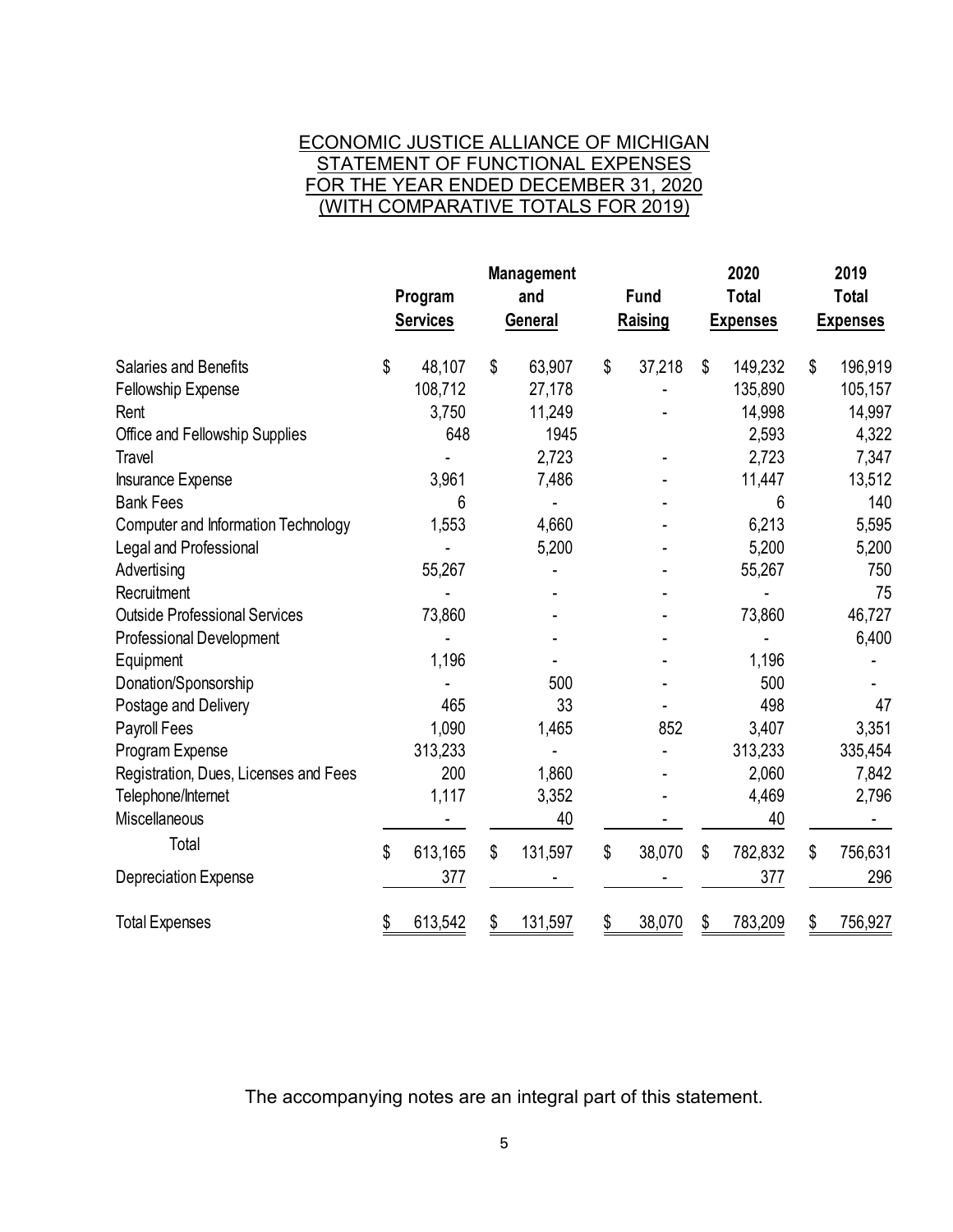## ECONOMIC JUSTICE ALLIANCE OF MICHIGAN STATEMENT OF CASH FLOWS FOR THE YEAR ENDED DECEMBER 31, 2020 (WITH COMPARATIVE TOTALS FOR 2019)

|                   | 2020      |               | 2019      |
|-------------------|-----------|---------------|-----------|
| \$                | 665,009   | \$            | 20,088    |
|                   | 377       |               | 296       |
|                   | 1,870     |               |           |
|                   | 9,049     |               | 451       |
|                   | (710,148) |               |           |
| \$                | (33,843)  | \$            | 20,835    |
|                   |           |               |           |
| $\overline{\Phi}$ | (1,829)   | $\frac{1}{2}$ |           |
| \$                | (1,829)   | \$            |           |
| \$                | (35, 672) | \$            | 20,835    |
|                   | 829,385   |               | 808,550   |
|                   | 793,713   |               | \$829,385 |
|                   |           |               |           |

The accompanying notes are an integral part of this statement.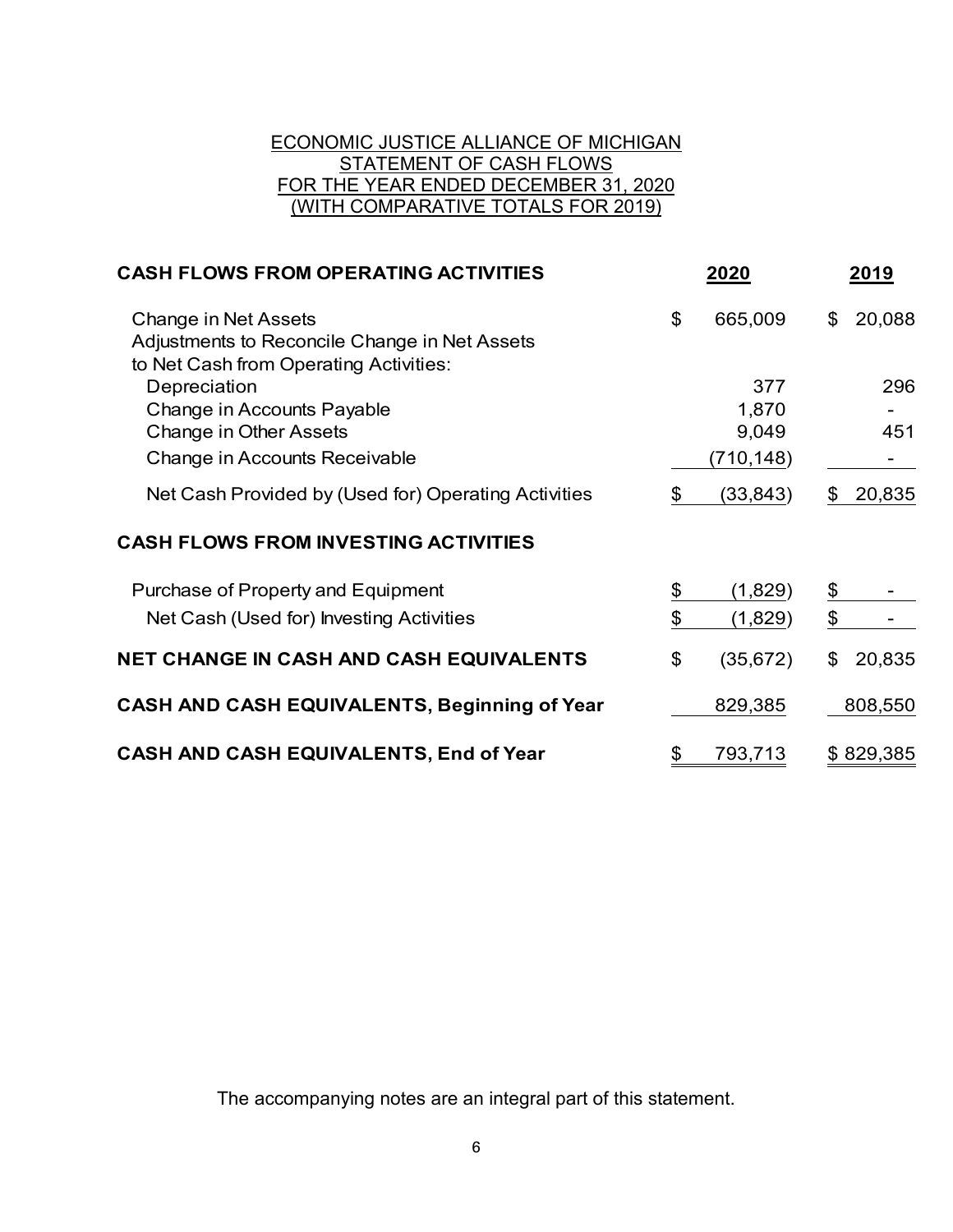#### (1) **ORGANIZATION**

The Economic Justice Alliance of Michigan (the "Organization") is a group of grassroots organizations engaged in leadership development and advocacy to build working class power. Economic Justice Alliance of Michigan advance social and racial equity, improving economic conditions for all people in Michigan.

#### (2) **SUMMARY OF SIGNIFICANT ACCOUNTING POLICIES**

#### Basis of Accounting

The financial statements of the Organization have been maintained and prepared on the accrual basis of accounting.

In 2020, the Organization adopted FASB issued ASU 2018-08, Not-for Profit Entities (Topic 958) – Clarifying the Scope and Accounting Guidance for Contributions Received and Contributions Made. The update was issued to clarify and improve the scope and accounting for contributions received and contributions made, to assist organizations in evaluating whether transactions should be accounted for as contributions (nonreciprocal transactions) or as exchange (reciprocal) transactions and determining whether a contribution is conditional.

#### Net Assets Presentation

Net assets without donor restrictions are net assets that are not subject to donorimposed restrictions and may be expended for any purpose in performing the primary objectives of the organization. These net assets may be used at the discretion of the Organization's management and the board of directors.

Net assets with donor restrictions are net assets subject to stipulations imposed by donors, and grantors. Some donor restrictions are temporary in nature; those restrictions will be met by actions by the Organization or by the passage of time. Other donor restrictions are perpetual in nature, whereby the donor has stipulated the funds be maintained in perpetuity.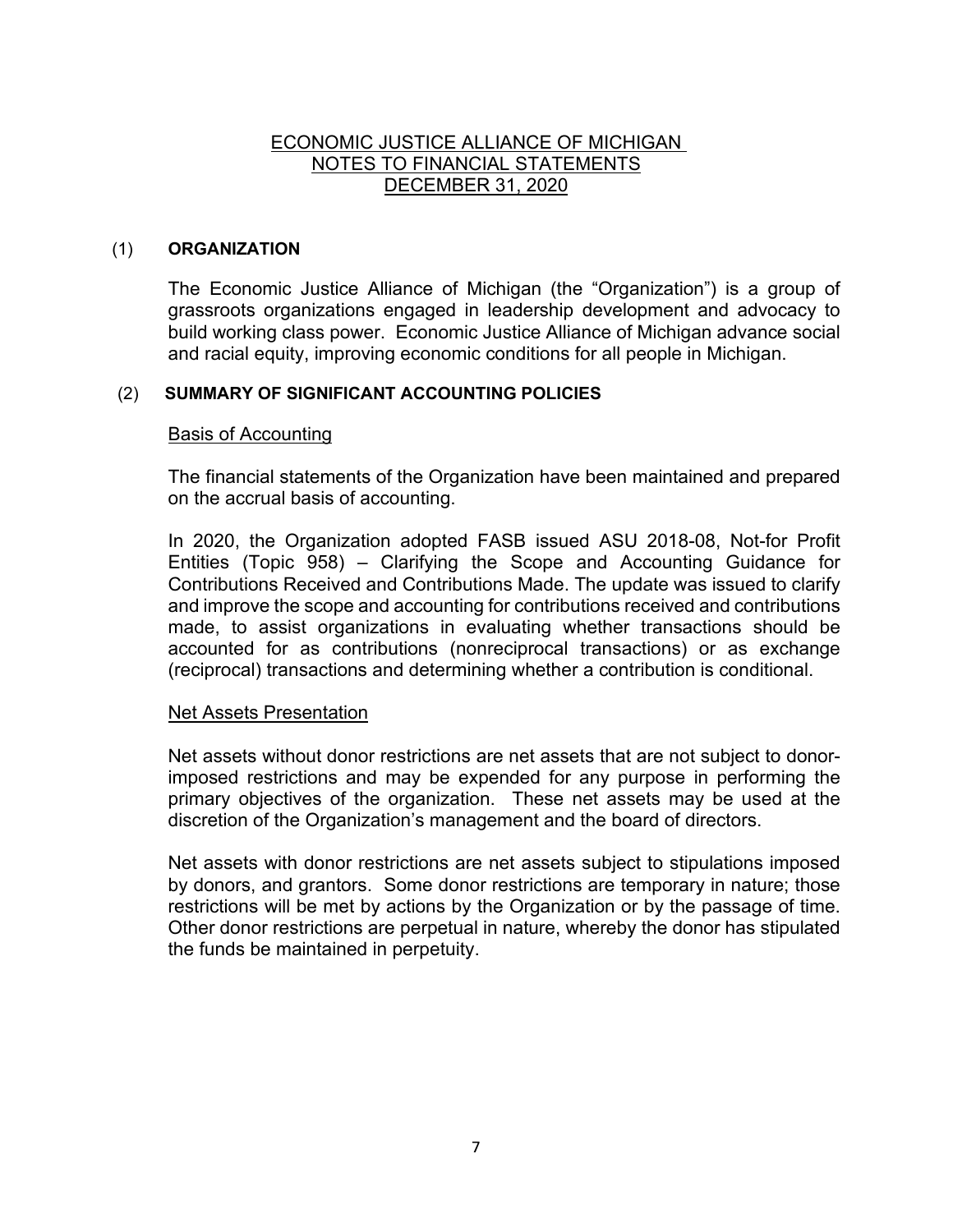#### (2) **SUMMARY OF SIGNIFICANT ACCOUNTING POLICIES** (continued)

#### Support and Revenue

The Organization reports contributions of cash and other assets as With Donor Restricted support if they are received with donor stipulations that limit the use of donated assets. When a donor restriction expires, that is, when a stipulated time restriction ends or purpose restriction is accomplished, With Donor Restricted net assets are reclassified to Without Donor Restricted net assets and reported in the statement of activities as net assets released from With Donor Restrictions.

#### Cash and Cash Equivalents

Cash equivalents consist of short term, highly liquid investments which are readily convertible into cash.

#### Property and Equipment

Property and equipment are recorded at cost. Depreciation is computed using the straight-line method over estimated useful lives. It is the policy of the Organization to capitalize all acquisitions over \$1,000.

#### Use of Estimates

The preparation of financial statements in conformity with accounting principles generally accepted in the United States of America requires management to make estimates and assumptions that affect the reported amounts of assets and liabilities at the date of the financial statements and the reported amount of revenues and expenses during the reported period. Actual results could differ from those estimates.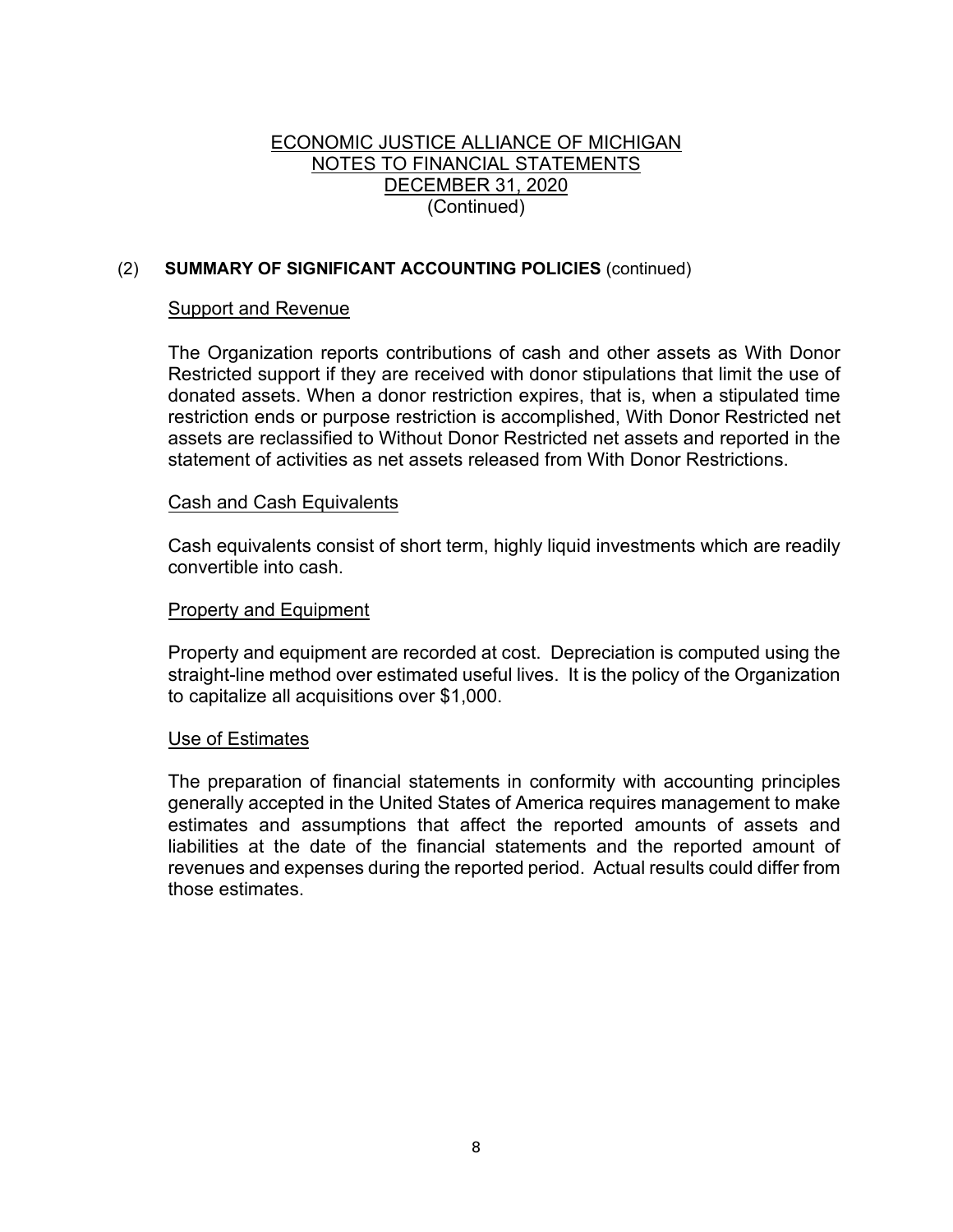#### (2) **SUMMARY OF SIGNIFICANT ACCOUNTING POLICIES** (continued)

#### Concentration of Credit Risk

Financial instruments which are potentially subject to concentrations of credit risk consist principally of cash, cash equivalents, receivables and investments.

The bank insures cash balances up to \$250,000 with the Federal Deposit Insurance Corporation (FDIC). At December 31, 2020, the carrying balance is \$793,713 and the bank balances were \$831,014, exceeded the FDIC limit by \$581,014.

#### Functional Allocation of Expenses

The Schedule of Functional Expenses allocates salaries and related expenses to program services and management and general on the basis of the actual or estimated time devoted to those activities. Other expenses have been allocated using various basis as determined by management.

#### **Income Tax Status**

The Organization is exempt from federal income tax under Section 501(c)(3) of the Internal Revenue Code.

#### (3) **PROPERTY AND EQUIPMENT**

Property and equipment activity for the year ended December 31, 2020, is summarized as follows:

|                            | <b>Beginning</b> |                  |                    | <b>Ending</b>  |
|----------------------------|------------------|------------------|--------------------|----------------|
|                            | <b>Balance</b>   | <b>Additions</b> | <b>Retirements</b> | <b>Balance</b> |
| Equipment                  | \$<br>1.481      | \$<br>1.829      | \$                 | 3,310          |
| Less: Accumulated          |                  |                  |                    |                |
| Depreciation               | (333)            | (377)            |                    | (710)          |
| Net Property and Equipment | 1,148            | \$<br>1,452      |                    | 2,600          |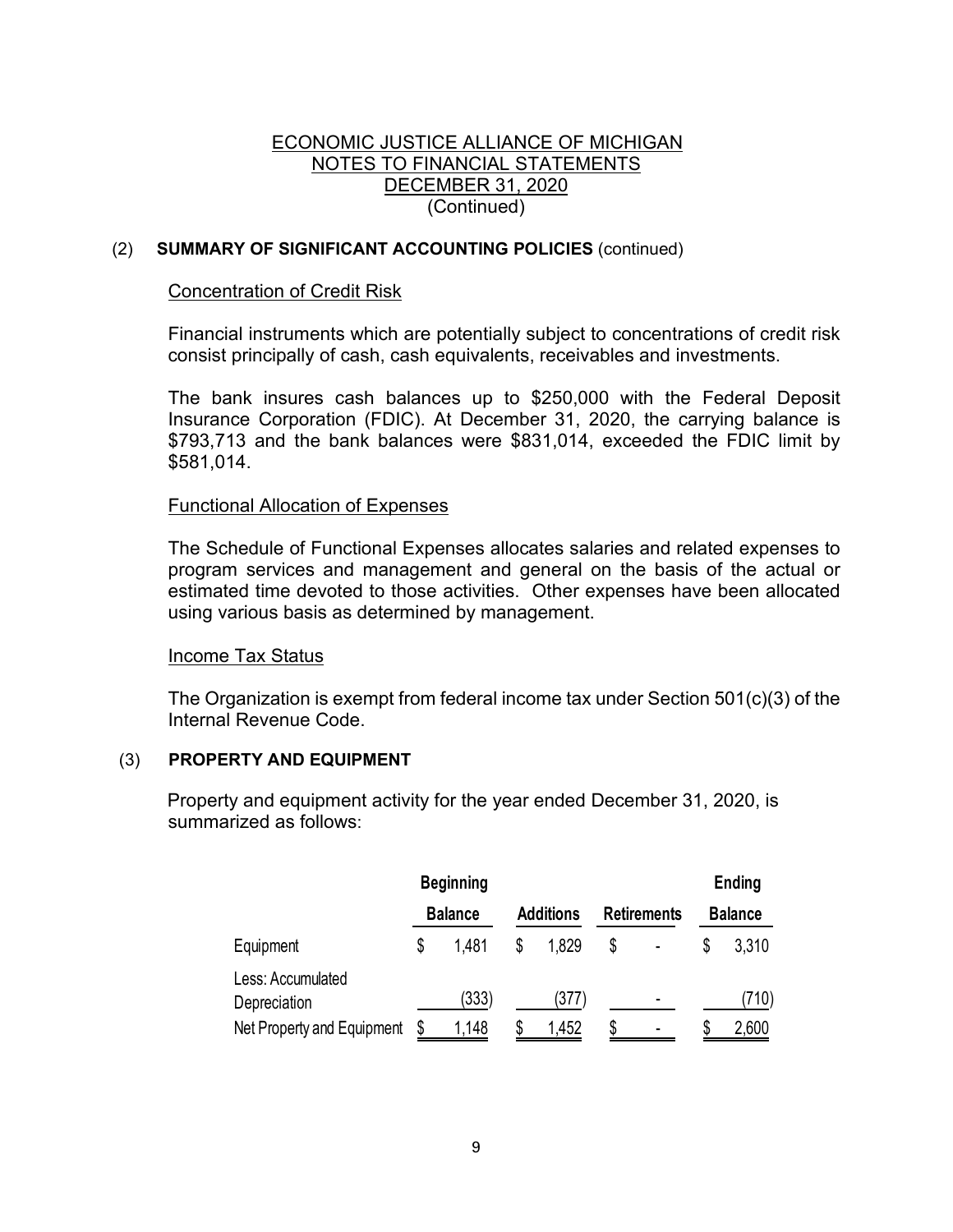#### (4) **AVAILABILITY AND LIQUIDITY**

The following represents the Organization's financial assets at December 31, 2020:

| <b>Financial Assets at Year End:</b>                                     |    |             |
|--------------------------------------------------------------------------|----|-------------|
| Cash                                                                     | S  | 793,713     |
| <b>Accounts Receivable</b>                                               |    | 710,148     |
| <b>Total Financial Assets</b>                                            |    | \$1,503,861 |
| Less: amounts not available to be used<br>within one year:               |    |             |
| <b>With Donor Restrictions</b>                                           | \$ | 570,000     |
| Net Assets with Donor Restrictions                                       | \$ | 570,000     |
| Financial Assets available to meet<br>general expenditures over the next |    |             |
| twelve months                                                            |    | 933,861     |

#### (5) **LEASES**

The Organization's lease expired on April 30, 2019. The Organization is now under a month-to-month rental agreement with Hannan Center for general office use. Rental payments are \$1,200 a month. Rental expense for 2020 was \$14,400.

#### (6) **NET ASSETS RELEASED FROM RESTRICTIONS**

Net assets released from donor restrictions by incurring expenses, satisfying restricted purposes, or by occurrence of other events specified by donors during the year are as follows:

| <b>FORD FOUNDATION</b> | 520,000 |
|------------------------|---------|
| Total                  | 520,000 |